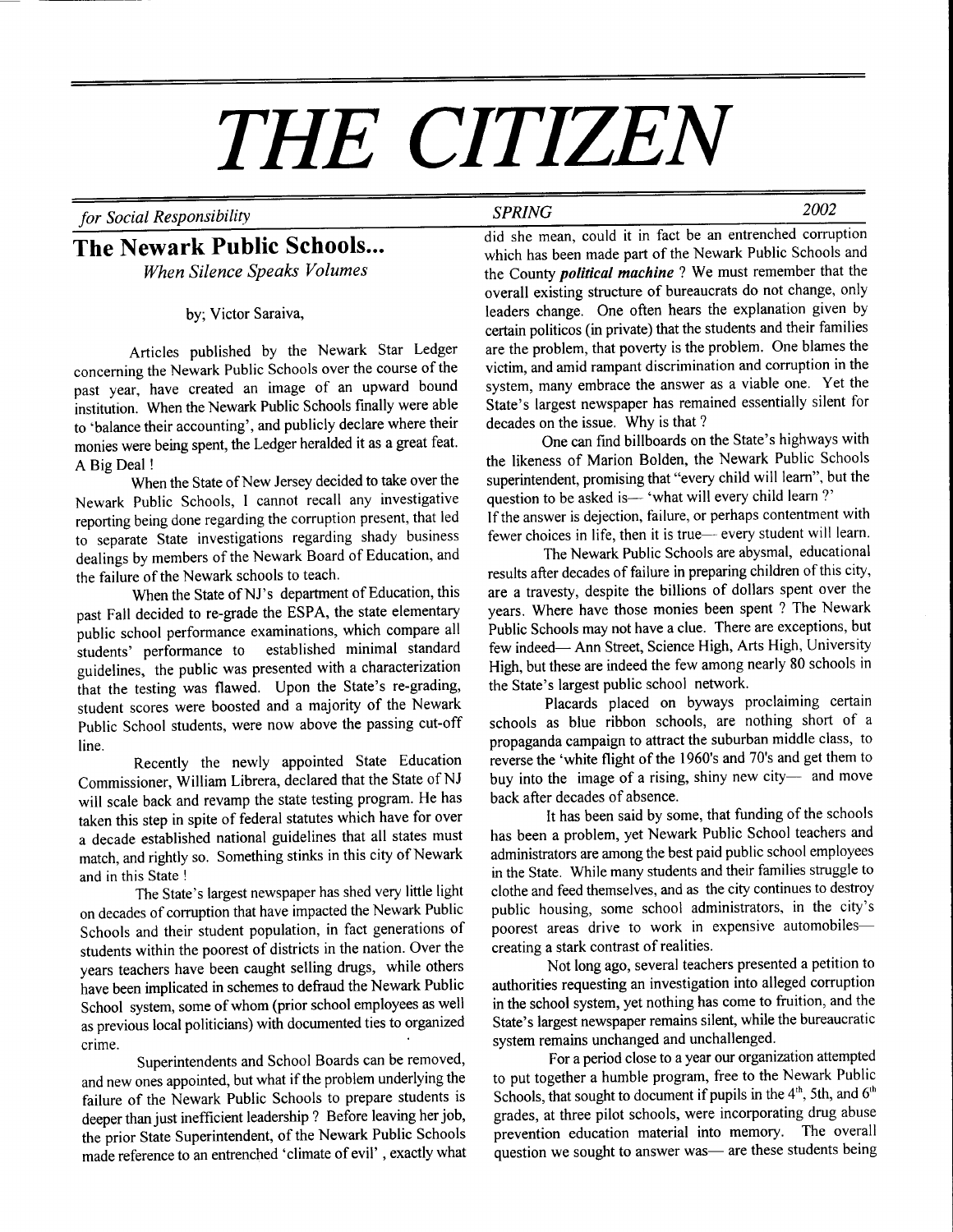taught to stay away from the drug culture and are they accepting that message ? Our study was presented to the Newark Public Schools in the format of several multiple choice and short answer "quizzes" to be distributed to students. We also were planning to hold a school assembly at each school, and award prizes to the students achieving the highest scores in our 'tests', as well as commend the student who presented the best essay.

Our program was tentatively approved, if we performed our testing anonymously. But how then could we identify individual students for commendation ? The Newark Public Schools were in essence destroying the program's viability by giving the overall impression of 'approval'. Such is the depth of hypocrisy one is faced with, at the expense of children of this city. At our insistence for a viable explanation of this argument, our program was declined by the Assistant Superintendent Dr. Gayle Griffin, the explanation given-

'that the University of Akron was already instituting a study in the Newark Public Schools which was found to be superior.' (However this was only said to us after we pressed Dr. Griffin for a reason as to why our study needed to be performed anonymously.) We explored the 'Akron' criticism and found that the University of Akron is conducting a study regarding the DARE program in several school districts, one of which is indeed the Newark Public Schools. However the University of Akron is assessing whether a new DARE format being instituted this year, is successful. The DARE program entails a presentation by police officers to students, which has been criticized in the past and found not to be very successful in preventing drug abuse in kids who have participated in the program. The Newark Public Schools however, is part of the control group in the Akron study, which means that the new DARE program is not being presented in the Newark Public Schools. So why not use our program at three pilot schools as we requested ? Good question.

Subsequent to the denial, we wrote the Newark Public Schools and requested under FOIA (Freedom of lnformation Act) to know how the Newark Public Schools was spending Federal funds received under Title IV, the SAFE and DRUG FREE SCHOOLS AND COMMUNITIES ACT? Newark recently received nearly 5% of all such federal funds appropriated under this act, this academic year. Our correspondence has gone unanswered. So when one reads in the State's largest newspaper that the Newark Public Schools are elevating parental involvement by holding a special gathering at Liberty Science Center (Newark Star-Ledger 217102, page 1, Newark Section), or by being entertained by an award winning 'winter guard' from East Side High (one of the worst High Schools, academically, in the city system), one must wonder how will propaganda and glitz, benefit the children of this city, the state's largest ? What is it exactly that they are leaming ? And why are administrators so concerned to stop members of the public from finding out ?

Our further request for the Newark Public Schools' latest Drug Incidents report, documenting instances of how many students, at which schools, were caught with drugs on school grounds, also went unanswered.

Such are times when silence... speaks volumes.

# The Kennedy Assassination Reexamined

A book has recently been published which has essentially gone unnoticed as a result of other events which have seized the public psyche $-$  as a result of the attack on the World Trade Center on September 11<sup>th</sup>, 2001, or at least it seems sensible to think that is the reason for it.

The book of which I speak, was written by Dr. Charles Crenshaw, and entitled "Trauma Room One. the JFK Medical Coverup Exposed." The book was released in late August/early September 2001. Dr. Crenshaw's book is an important eyewitness account of details surrounding the death of one of America's most beloved leaders, and which raises troubling questions regarding the true power structure of this nation. Dr. Crenshaw a Texas native, was Chairman Emeritus of the Department of Surgery and a member of the Board of Directors of Tarrant County Hospital District in Fort Worth. He received his B.S. from Southern Methodist University and his Masters degree from East Texas State University. He worked on his Ph.D. at Baylor University, and earned his M.D. from the University of Texas at Dallas. During five years of his life he was an intern at Parkland Memorial Hospital in Dallas Texas, the hospital that received John F. Kennedy after that fateful day of November 22, 1963 when he was shot and killed in Dallas.

To this day the government of this country has proclaimed that one man killed John F. Kennedy, and that man was Lee Harvey Oswald. Oswald was working in a building called the Texas School Book Depository, from which he supposedly fired a single barrel rifle, hitting the President in the rear of his skull. Two days later, Oswald himself was shot and killed by Jack Ruby, a nightclub owner with ties to organized crime--the Mafia. He had in fact been an associate of the Chicago hoodlum, Al Capone. Later, Ruby would be an informant for the FBI.

Following the assassination of Kennedy, President Lyndon Johnson convened a special panel of investigators, and government officials-the Warren Commission. When this Commission released its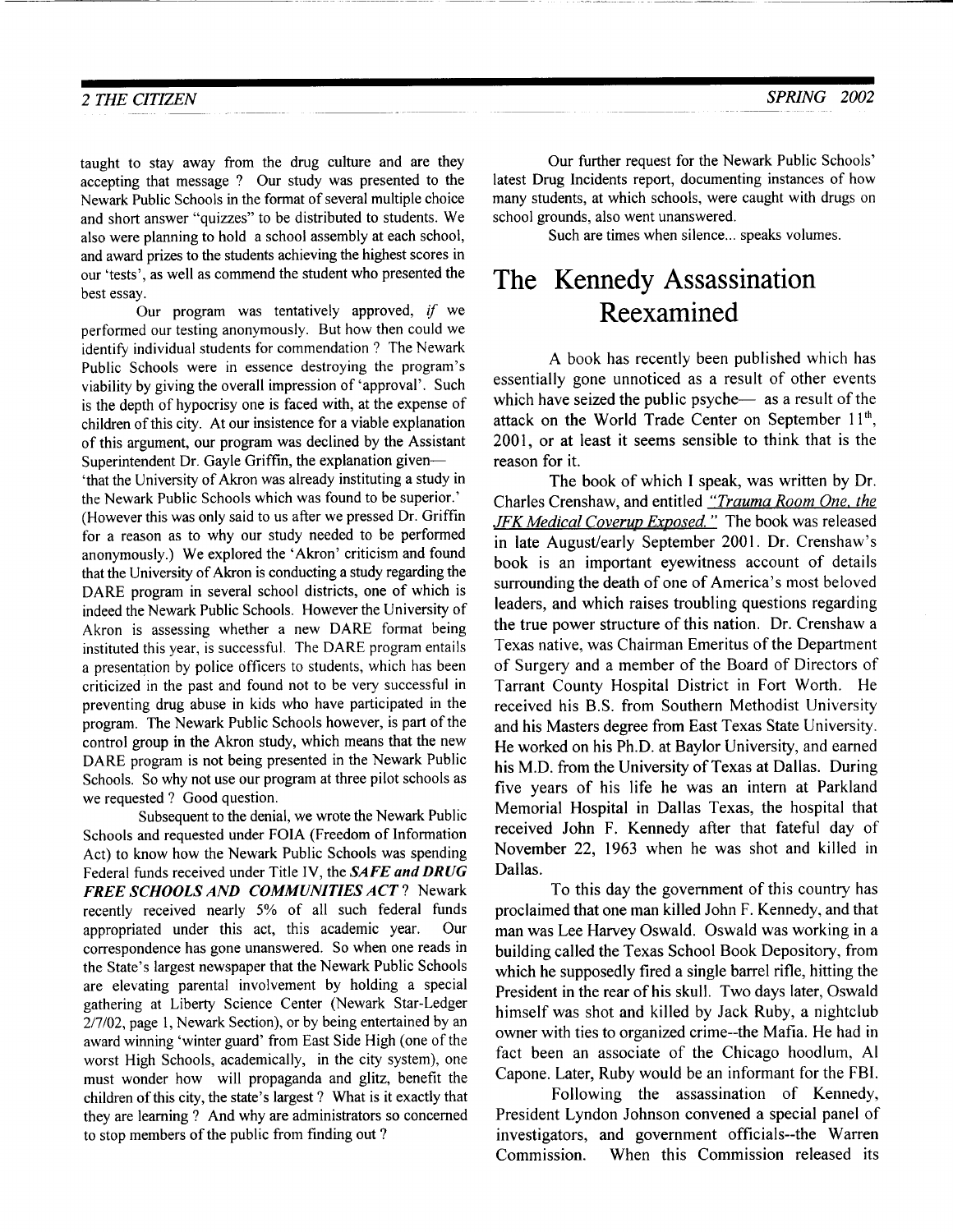#### **3 THE CITIZEN**

findings to the American public, it labeled the assassination as the work of one crazed man, Lee Harvey Oswald. According to the Warren report Oswald fired his rifle from a sixth floor location behind the President's parade route.

In 1992 after years of silence Dr. Crenshaw, one of the physicians who cared for John Kennedy at Parkland Hospital, published his first account of what he saw on that day. Crenshaw declared Kennedy's wounds inconsistent with the Warren report. The bullets fired at Kennedy, hit his body from the front, hitting him in the throat and in his right temple. The exiting head shot bullet, left an enormous hole in JFK's cranium, which resulted in the President's death. As Dr. Crenshaw explains it, bullets entering and exiting a body leave different marks which are easy to recognize by a trained pathologist. All the physicians attending President Kennedy agreed that those shots were fired from a location other than the location where Oswald was, yet the evidence was ignored by the Warren Commission.

Autopsy photographs corroborating this fact disappear and are substituted by altered photos. The Presidential limousine is ordered 'rebuilt' in secrecy, eliminating vital evidence of other bullets that struck the presidential limousine from different angles. By 1965 more than fifty individuals associated with the investigation of Kennedy's assassination had died. One of these was Rose Cheramie, a former employee of Jack Ruby, who two days before the President's assassination, had been found beaten by Louisiana state troopers on the side of a road. She then told Louisiana state police that her attackers were two Italian-Americans from Miami who were traveling to Dallas to kill President Kennedy. It is unknown if the U.S. Secret Service was alerted to this information. However, one day later, just one night before Kennedy's death, Secret Service agents assigned to protect the President, leave the President without Secret Service protection and go out drinking until after 3:00 in the morning at a club owned by a Miami Cuban mobster. Some of these Secret Service agents are heard laughing and joking about leaving the protection of the President and First Lady in the hands of two firemen.

Crenshaw who wrote his book with the help of Gary Shaw, places before us, facts which have been hidden and suggest a large scale conspiracy involving elements within the FBI, CIA, Secret Service, high ranking Pentagon officials, the Mafia, and Lyndon Johnson. Dr. Crenshaw's account was ridiculed by JAMA, the Journal of the American Medical Association, just after his 1992 account was printed. Crenshaw sued

JAMA and won his lawsuit. JAMA's editor, was laterfired,

Crenshaw writes; "I had to speak out, if for no other reason, because the democratic process created by the greatest constitutional document ever written was being callously and maliciously circumvented by a handful of cowards. My silence has protected them. The choice of the American people was cast aside with one squeeze of a trigger. The work of men like James Madison, Alexander Hamilton, John Jay, Beniamin Franklin and the sacrifice of millions who have defended it, were rendered impotent by a few sorry criminals. Efforts to suppress and distort the truth about the assassination on the part of government officials and agents, as well as certain representatives of the media, has been well documented in previous works on this subject. That this effort included threats, intimidation, falsification and destruction of evidence, and even death has played no small roll in my silence of the past.... My medical career is over, and I no longer fear the "men in suits" nor the criticism of my peers."  $(P.17)$ .

"I believe that powerful forces assassinated President Kennedy in 1963 and that influential bodies have lied to the American people about the circumstances of--and responsibility for-that murder. Something is terribly wrong in this country when these forces continue to orchestrate, 30 years after the fact, a concerted effort to perpetuqte this lie. It is not un-American to demand answers as to why, and by whom. " $(p.154)$ .

The House Select Committee on Assassinations (HSCA) concluded in 1979 that President Kennedy's death was the result of a probable conspiracy. Their records are sealed until the year 2029.

In 1998 the Assassinations Records Review Board urged the Congress to strengthen the Freedom of Information Act. Their final report concluded that "critical records may have been withheld" from its scrutiny, and that still more needs to be acquired. The Board was constituted in order to make all records regarding JFK's assassination available for public scrutiny. It concluded its efforts September 1998. The Board was created April 1992 as a result of Dr. Crenshaw's initial declarations in April 1992 and as a result of other facts brought to light by journalists and others who have not abandoned the investigation regarding JFK's assassination.

Dr. Crenshaw died several weeks after his second book, "Trauma Room One", was published early Fall 2001, which detailed his 1992 allegations as well as his case against JAMA, he was 68.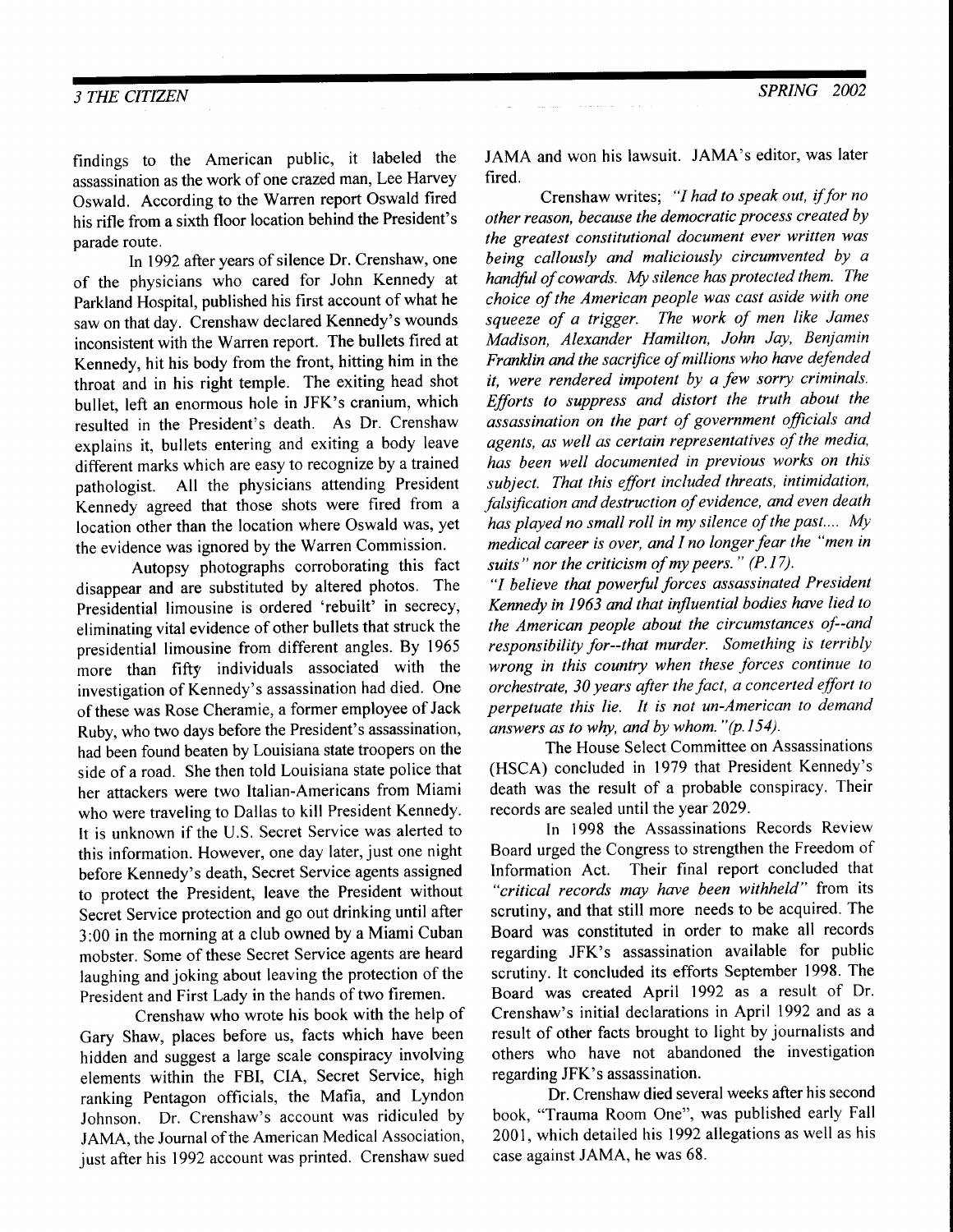#### THE CIA DEBATE ON ASSASSINATIONS

#### By; Victor Saraiva

JFK and Robert F Kennedy started a war on organized crime which they never finished, nor has any other administration done so. Today high members of our political leadership speak openly of utilizing organized crime members in partnership, as allies, in the "war on terrorism".

Hollywood has helped create a changed image for the mob, with the production of films glorifying wise guys, hoodlums, and criminals. Perhaps there is an argument to be made that organized crime may now control much of the Hollywood machine, who knows money has to be laundered somehow. How can you not think it, when so much pornography, glorification of mafiosi characterization passes itself off as good family entertainment. Its effects are being felt. How many 'partnerships' have already been developed without the American public's knowledge ?

In the 1970's as a result of the excesses of the intelligence establishment, Senator Frank Church (D-ldaho), convened congressional hearings, which led to restrictions being imposed on the CIA and the American Intelligence communify. With the passage of the Patriot Act of 2001, the Bush administration has effectively turned back the clock. We have retumed to an era which does not bode well for many civil freedoms enjoyed by this society for some decades. In permitting the Bush administration to do this, America has opened a pandora's box.

It has not stopped there, Bush also restricted classified briefings to the top four leaders of the House and Senate, and some documents will be on a need to know basis only. In doing this, there has been a significant shift of power away from Congress and toward the executive branch. With the later passage of measures to create military tribunals we see... "a coup d'etat against the U.S. constitution... it's like we're becoming a banana republic, with disappearing people, which was the phenomenon that we all saw in Latin American dictatorships in the 1970's and 1980's with the support of the U.S. government. Upwards of 1,000 aliens have just disappeared in the U.S, we don't know where they are..." (Source: lnterview Nov. 14, 2001 by Dennis Bernstein KPFA Radio 94.lFM, Berkeley California, with Dr. Francis Boyle, Professor Intemational Law, University of Illinois College of Law).

In the early 1960's the CIA contracted John Rosselli, a Chicago mobster who in concert with the Cuban mafia, based in Miami and in Havana Cuba. was to assassinate Fidel Castro. The plot failed, but it serves to document the partnership 'mentality' between our government and members of organized crime. The CIA was instrumental in other assassination plots, including Patrice Lumumba of the Congo, Rafael Trujillo of the Dominican Republic, Duvalier of Haiti,

Sukamo of Indonesia, and others. Some of these plots were successful.

All this was made public in 1975 during the Church Committee Hearings, as a result of a report entitled 'Assassination plots Involving Foreign Leaders' and the testimony of mobster John Roselli. The 1975 Church Committee findings, led to a ban on assassinations, with good reason. Aside from the constraints of morality, the Constitution makes no provision for 'hit men' to operate out of the White House.

Attomey General Ashcroft and the Bush administration seek to change this. There are currently discussions in Washington considering the reversal of the ban on assassinations. Anthony Lake, Bill Clinton's National Security Advisor commented for the Washington Post

(Oct .28. 2001, page A01, "CIA Weighs Targeted Killing Missions); "In my heart  $I$  am often for assassination, but in my head not... until you can show me the firewall between those whose deaths you're positive would save a large number of lives, and those you're not positive about, then I think you're on a slippery slope to becoming the Borgias (an Italian aristocratic family of the Renaissance famous for assassinating its enemies)."

The History Channel television Network, a part of the A&E network, in late November 2001 posed the question to its viewers; "Should the CIA have the authority to assassinate a foreign head of State ?" As of 11/23/01, 11,029 votes were cast, 85% of participants in the Internet poll voted Yes. Are these 11,029 votes representative of how America thinks ? I for one, shudder at the implications for our own democracy, and its future.

James Madison late in life wrote the following words; "Perhaps it is a universal truth that the loss of liberty at home will be charged to dangers, real or imagined from abroad." Words that echo and reverberate in consonance with our times.

#### Should we, Blindly, Trust our Government ?

The underlying basis of the Patriot Act of 2001, the curtailment of civil liberties, is based on a rationale that our government agencies, which act under shrouds of secrecy, act on our behalf, and can be trusted. Do they so act, and can they be trusted ? Let us look at the record of the past.

The following is a small fragment of known occurrences, of secret experimentation on civilians, on Americans, without their knowledge or consent, by agencies of their own country. Some cases involving military personnel are also cited. since those servicemen involved in the 'tests' were also not informed before they too became 'guinea pigs.'

1931- Dr. Comelius Rhoads purposely induces cancer in patients while performing experiments in Puerto Rico. He makes written affirmations that the Puerto Ricans are a vile people that deserve to be exterminated; l3 of his patients die.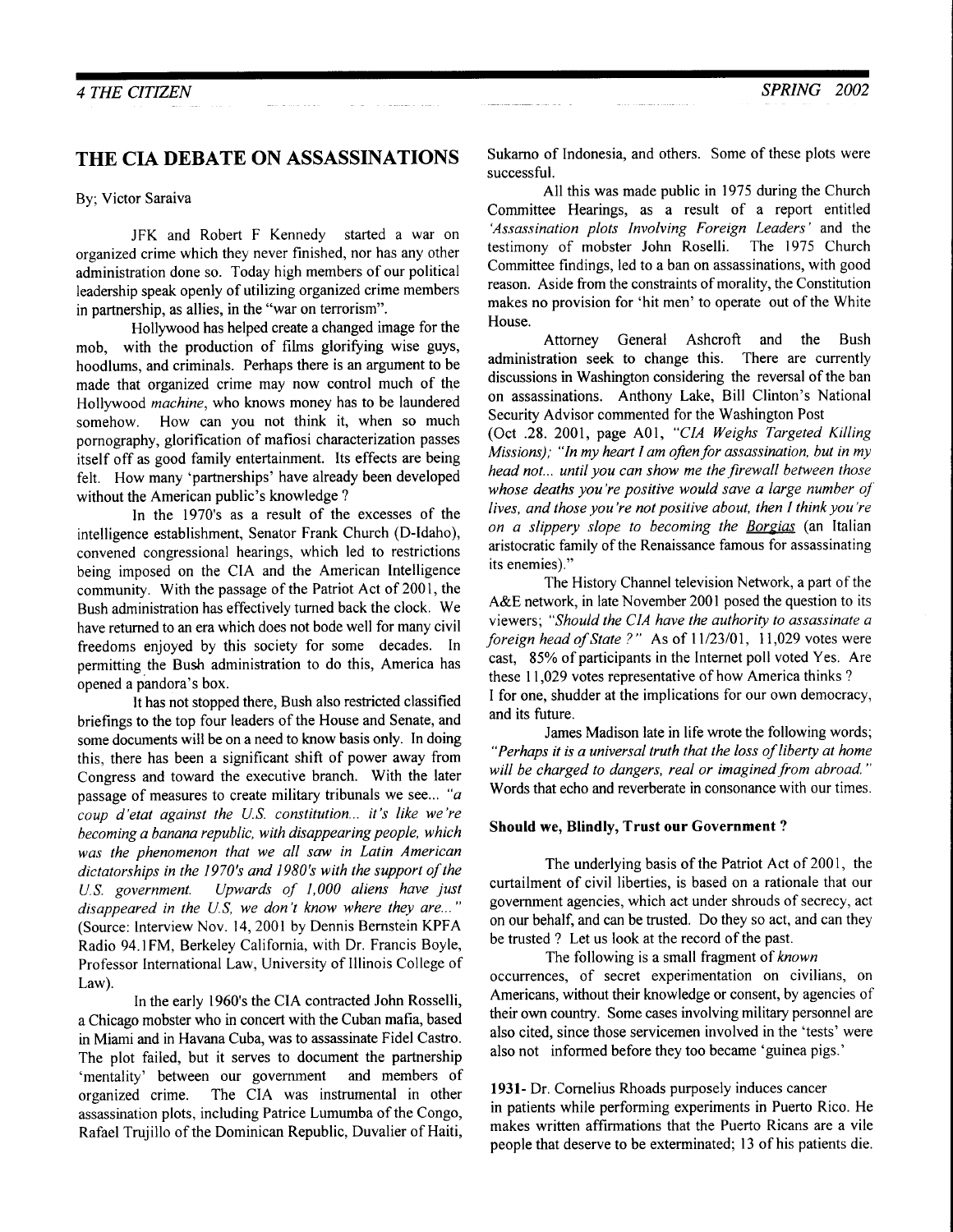I

#### 5 THE CITIZEN

He is exonerated of any crimes by an American Governor to the island. Dr. Rhoads is later appointed to direct the U.S. Army's Biological Warfare facilities in Maryland, Utah and Panama' He is iater named to the U.S. Atomic Energy Commission, and conducts radiation experiments on prisoners, hospital patients and American soldiers.

1932- The U.S. Public Health Service initiates a study

examining untreated tertiary Syphilis on African Americans, at Tuskegee Alabama. Over 400 men are not told of their illness and are denied any treatment. Many infected their wives, who also were not treated. The 'experiment' was concluded in 1972. The federal office supervising the study was the predecessor of today's Centers for Disease Control (CDC) in charge of the AIDS investigative program.

1943- The U.S. begins research on biological weapons at Fort Detrick, Maryland

1945- Project Paperclip- U.S. Army Intelligence, the CIA and the State Department actively recruit former German NAZI officers and 'researchers', as well as Japanese researchers and offer them 'sanctuary' in the U.S.. Many of these 'researchers' had conducted experimentation of germ warfare on concentration camp prisoners and American POW's. One such researcher is Dr. Shiro Ishii, responsible for over 9,000 deaths, many of whom were American POW's.

1948- The Committee on Biological Warfare, within the Department of Defense, recommends to the Secretary of Defense, that the U.S. conduct germ warfare tests on the U.S. population. Covert testing is performed by the CIA.

1950- Operation Transit III, The U.S. Navy conducts germ warfare experimentation in San Francisco. Hundreds seek medical treatment, at least one person dies. Other tests are conducted in Minneapolis.

1951- The U.S. Army conducts germ warfare experimentation on African Americans at the Norfolk Supply Center, Norfolk Virginia, using a fungus that people of color are more sensitive to than other racial groups.

1955- The CIA releases the bacterium that produces Whooping Cough in the Tampa Bay area. Twelve people die. Details concerning the experiment are still classified.

1956-1958 African American communities in Savannah, Georgia and Avon Park, Florida are subjected to a plague of mosquitoes infected with yellow fever. The insects are dropped from low flying planes and helicopters by the U.S. Army. Details of the tests are still classified.

1950-1970 Operation Whitecoat, Fort Detrick Maryland. U.S. Army conducts germ warfare tests on Seventh Day Adventists, who were Conscientious Objectors.

1966- The U.S. Army and the CIA conduct germ warfare experimentation in tunnels of the New York City subway

from June 7-10. More than one million people are exposed. Details of the experiment are still classified.

1968-1969 The CIA contaminates the drinking water supply of the Food and Drug Administration Building in Washinglon D.C., without the knowledge of anyone in the building. Details of the experiment are still classified.

1972- Project MKULTRA, CIA supports "brain washing"experimentation on mentally ill patients. At least one death in documented, tied to the subject's contamination with LSD.

1987- Department of Defense admits that despite a treaty banning research and development of germ warfare agents, it continues to perform research at 127 Universities in the U.S.

1992- Ken Alibek, Deputy Chief of Bio-Preparat, the Soviet Union's super secret germ warfare laboratory facility, run by the KGB, defects to the United States. He is now working for the U.S. Army's germ warfare program.

2000- Russian scientists from the germ warfare facility at Obolensk, deliver two rare strains of Anthrax to U.S. centers at CDC-Atlanta and Fort Detrick Maryland. (Source N.Y. Times May 24,2000).

This is a brief summary of that which has been done in secret to unsuspecting people. We have come to know these facts as a result of prior administrations, such as those of Jimmy Carter and William Clinton, which have declassified government files and made them available for public scrutiny' Such openness in govemment is now once again a thing of the past. With the Patriot Act of 2001, and the enormous increase in defense spending, America once again enters into an age of deep secrets and darkness. May all our children be spared the senseless acts of madness, performed in the name of national security.

#### EDITORIAL What is Patriotism ?

Many of us have read, seen or witnessed, in some form, the events of September 11, 2001 and its consequences. Since that day, everywhere it seems, Old Glory, the Stars and Stripes forever wave, from the sides of apartment houses, treetops, bridges, car antennas and fire trucks. What once began as a show of solidarity for the countless hundreds or thousands who disappeared amid the rubble of what was once the twin towers of the world trade center, slowly transformed into patriotic and patrioteer fervor. Perhaps the resonance was a result of subtle tones in our society.

I knew no one personally who was lost that day, although I had initially planned to travel into the city, traveling to the twin towers' Path station. A trip which I decided to cancel that morning.

At first flags fluttered at half mast, but shortly within days, President Bush ordered all flags to be raised. Flag waiving was now officially no longer a show of solidarity for the dead, it took on a different significance- it meant unity in anger, a will for vengeance, amid grains of patriotic symbolism. The symbolism coalesced amid the onslaught of a war of words and ensuing bombardments.

Reports of the death of innocent civilians in Afghanistan have filtered through the media, and video images of children in makeshift hospitals, crying in pain, of thousands